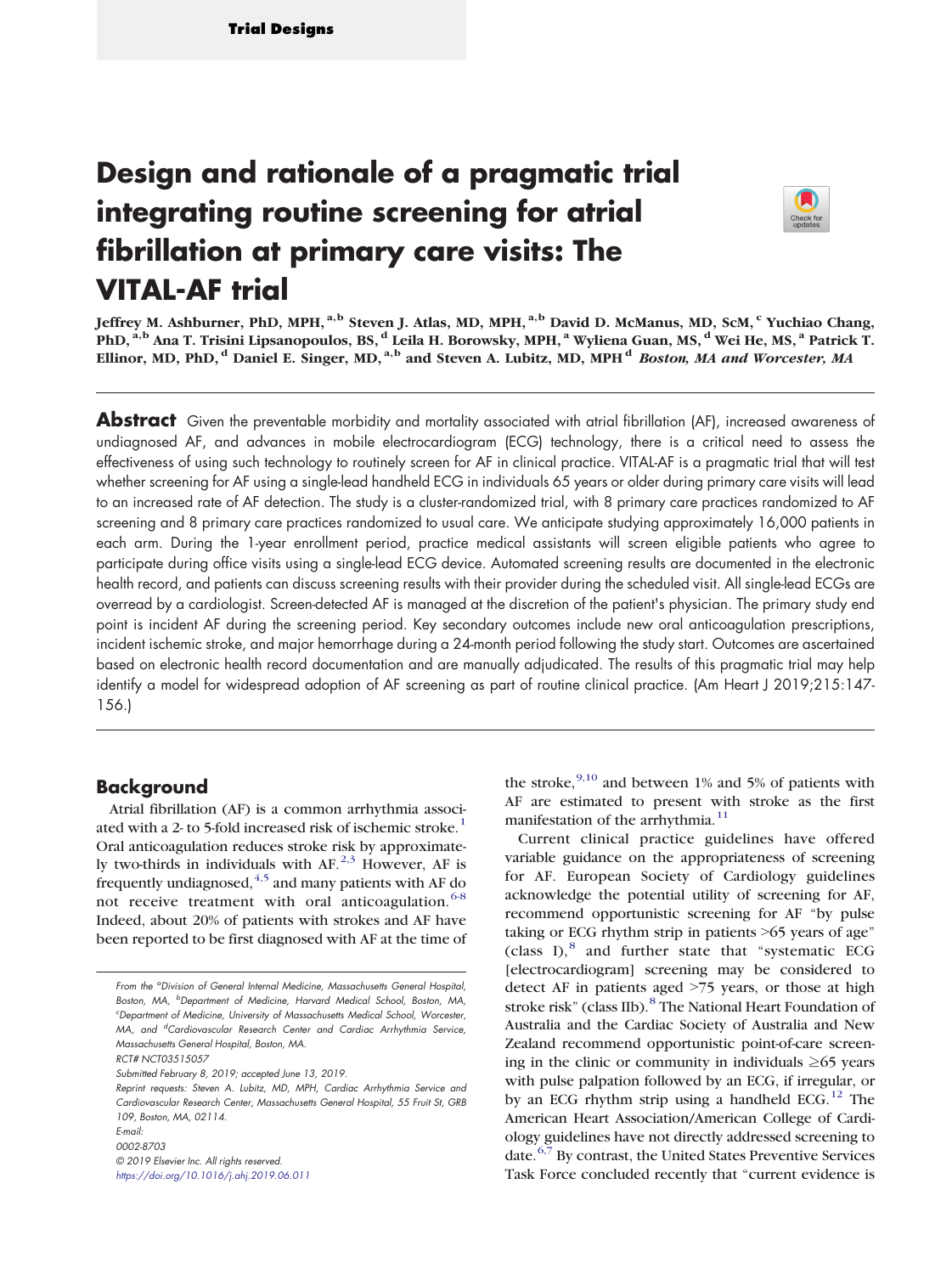insufficient to assess the balance of benefits and harms of screening for atrial fibrillation with ECG.["](#page-8-0) $13$ 

In recent years, technology has evolved to enable efficient screening using handheld single-lead ECG systems with automated algorithms. The AliveCor KardiaMobile ECG (AliveCor, Inc), which communicates with a smartphone or tablet, is one such device and is cleared for use by the Food and Drug Administration. Such handheld technology may have greater sensitivity and specificity for AF than pulse palpation and requires minimal medical training to perform[.](#page-8-0)<sup>[14,15](#page-8-0)</sup> The efficiency, portability, and convenience of such technological developments enable the deployment and reuse of single-lead ECG systems for population-based screening of patients in a variety of settings. Office-based encounters are a potential site to augment routine clinical assessments by closely linking screening with the ability to intervene if AF is detected. Given recognition of the public health burden of AF, increased awareness of undiagnosed AF, and advances in mobile ECG technology, there is a critical need to assess the utility of integrating such technology into clinical practice.

In the United States, preventive health measures are typically delivered via primary care practices. Several studies[,](#page-8-0) 4 of which were randomized trials,  $16-19$  have reported the feasibility of screening for AF and were associated with increased detection of AF compared to usual care[.](#page-8-0)<sup>[16-22](#page-8-0)</sup> To date,  $2^{16,18}$  $2^{16,18}$  $2^{16,18}$  $2^{16,18}$  randomized trials have tested a strategy of opportunistic pulse palpation embedded into routine clinical care, both of which observed increased rates of AF detection. None have compared the effectiveness of mass screening for AF using handheld ECG technology in a routine clinical setting. Two trials[,](#page-9-0)  $17,19$  including the only randomized controlled trial conducted in the United States to date, included long-term assessments of AF outside of clinical practice with a focus on paroxysmal rather than more persistent forms of AF that are likely to be diagnosed at the time of a routine clinical assessment. VITAL-AF will build upon these studies to evaluate use of mobile ECG technology for population-level screening for undiagnosed AF as part of routine clinical care.

The VITAL-AF trial was designed as a pragmatic tria[l](#page-9-0)<sup>[23,24](#page-9-0)</sup> to assess the feasibility and effectiveness of embedding AF screening using a single-lead ECG into routine care for individuals 65 years or older attending a primary care practice visit at a single health care system in the United States. The age cutoff enriches for patients with an increased risk of thromboembolism and for whom prophylaxis with oral anticoagulation would be indicated according to clinical practice guidelines if a diagnosis of AF was made[.](#page-8-0)<sup>[7](#page-8-0)</sup> Performing screening prior to a clinic visit should enable a patient's personal physician to rapidly respond to the information and increase adherence with management decisions. VITAL-AF will provide a contrast between contemporary practice of cardiac physical examination with or without pulse palpation versus contemporary practice augmented by mobile cardiac rhythm monitoring technology. This study tests the primary hypothesis that routine screening for AF using a single-lead handheld ECG in individuals 65 years or older at a primary care practice visit will lead to an increased rate of AF detection compared to usual care over a 12-month period.

# Trial design

#### **Participants**

The trial population consists of patients from 16 of the 22 primary care practices within the Massachusetts General Hospital Practice Based Research Network who are invited and agree to participate. Patients are included in the study population if they are 65 years and older and attend an outpatient clinic appointment at a participating primary care practice with a primary care physician, nurse practitioner, or physician's assistant (ie, visits where vital signs are routinely assessed and the patient is seen by a provider who can manage a positive screen for AF). The screening threshold of age  $\geq 65$  years was chosen to preferentially capture patients at both higher risk of AF and higher risk of stroke if AF is detected. We did not incorporate any additional selection criteria to make screening for AF as simple as possible for the clinic staff. Patients with prevalent AF are not excluded from screening. Patients are excluded if they do not visit their primary care practice during the study period. Based on historical data, approximately 35,000 patients from the 16 participating practices will be eligible for AF screening. The trial enrollment period will last for 12 months, and approximately 32,000 patients are expected to have at least 1 primary care clinic visit during the study period based on historical visit data.

#### Enrollment procedures

The procedure for enrolling practices included an initial presentation of the study concept to practice leaders and managers, followed by a detailed presentation at scheduled practice meetings to identify practices interested in participating. Among the 22 network practices, 1 was not invited because it was a new practice that was still implementing routine clinical practice operations, and 3 declined. Of the remaining 18 practices, 2 had small eligible populations, and 1 of these was selected as a pilot site; the other practice was not included ([Figure 1](#page-2-0)).

#### Practice randomization

The study is a pragmatic cluster-randomized controlled trial (Supplement 1) in which the individual practices are the units of randomization. Randomizing at the level of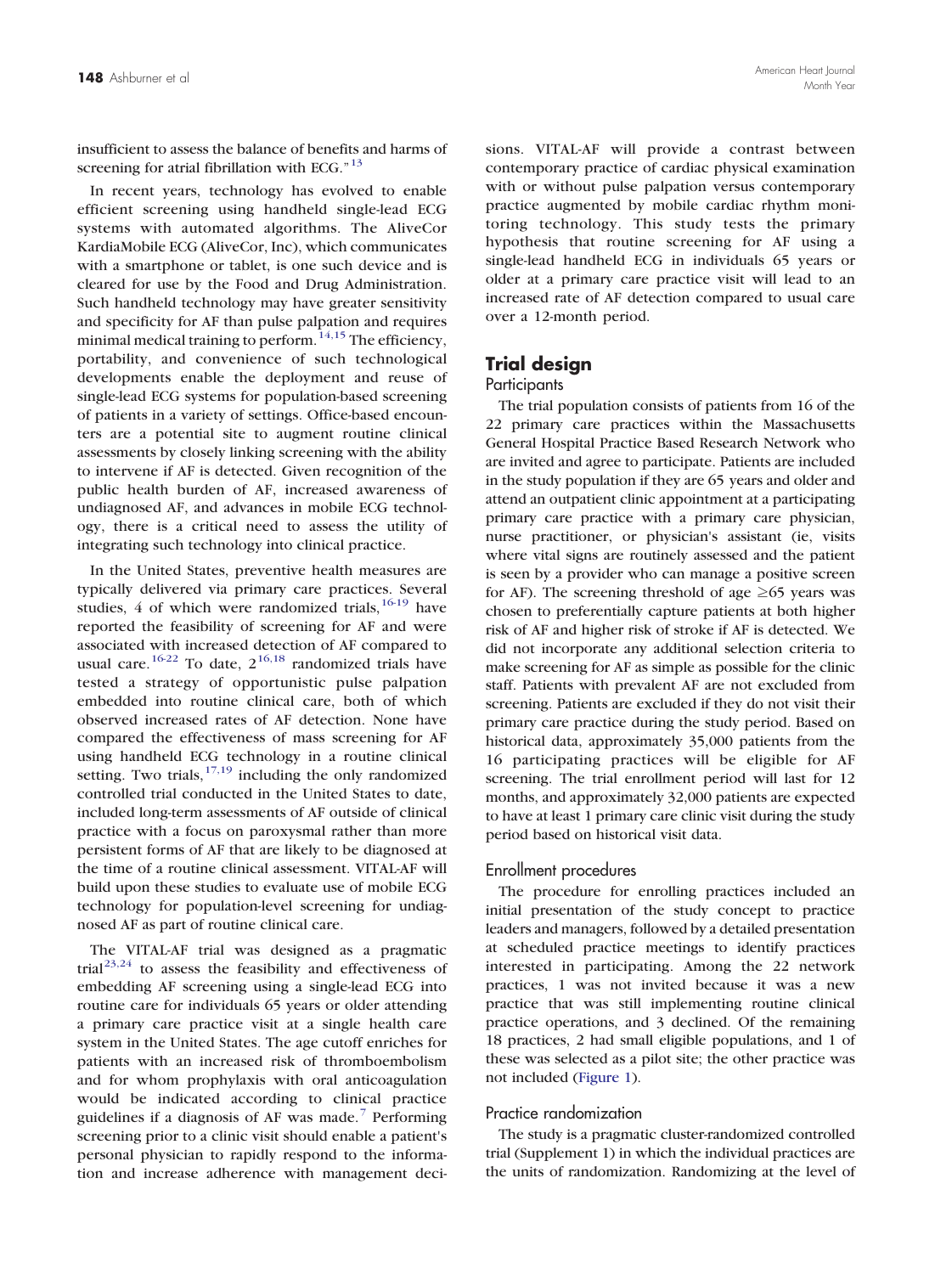<span id="page-2-0"></span>



Practice clusters assessed for eligibility ( $n = 22$ ) and included in covariate constrained randomization scheme ( $n = 16$ ).

the practice (1) assesses whether AF screening can be embedded as part of routine care and (2) is less likely to result in contamination of the control group than patientor physician-level randomization. Among 16 participating practice sites, 8 were randomly selected for the AF screening intervention. A total of 12,870 possible allocations of 8 intervention practices from 16 total practices were first reduced to 3,696 to ensure that independent practices with 2 locations within the same geographic location  $(n = 4)$  would not be in the same grouping (ie, practices that share an organizational and physical structure but operate independently). Because the patient characteristics of the practices from the previous year were known, a constrained randomization approac[h](#page-9-0)<sup>[25](#page-9-0)</sup> was used to achieve balance for important characteristics that may influence the primary and secondary study end points (see below). Using historical data, we selected among the 3,696 combinations that provided balance between intervention and control groups in terms of patient age, gender, race, AF prevalence, AF incidence, anticoagulation rate, comorbidities, and sample size. The absolute difference was limited to within 2% for factors with prevalence  $\geq$ 20% (aged  $\geq$ 75 years, female, white race, obesity, hypertension, coronary artery disease, and diabetes), within 0.5% for factors with prevalence between 5% and 20% (congestive heart failure, AF prevalence, and anticoagulation within the prior year), within 0.1% for AF incidence within the prior year, and within 1,000 for sample size. Using these criteria, 1 combination that met all criteria was identified. The combination also preserved balance among all covariates both when all practice patients were included as well as when patients with prevalent AF were excluded from the sample ([Table I](#page-3-0)). We flipped a coin to randomly assign 1 of the 2 groups of practices to the screening intervention.

#### Intervention implementation

In intervention practices, AF screening is performed using an FDA-cleared single-lead ECG device (KardiaMobile ECG, AliveCor Inc, San Francisco, CA) by practice medical assistants as part of the usual primary care check-in procedure when other vital signs are recorded ([Figure 2\)](#page-3-0). The sensitivity (71%-98%) and specificity (91%-99%) of the AliveCor automated algorithm for detection of atrial fibrillation and atrial flutter has varied in prior studies[.](#page-9-0)  $21,26-28$  All patients in the practices randomized to the control arm receive their care during outpatient visits at the direction of their primary care provider.

This study was granted a waiver of documentation of written informed consent by the Partners Human Research Committee given that the rhythm assessment represented no more than minimal risk to subjects, all patients continued to receive standard care under the direction of their primary care provider, and the research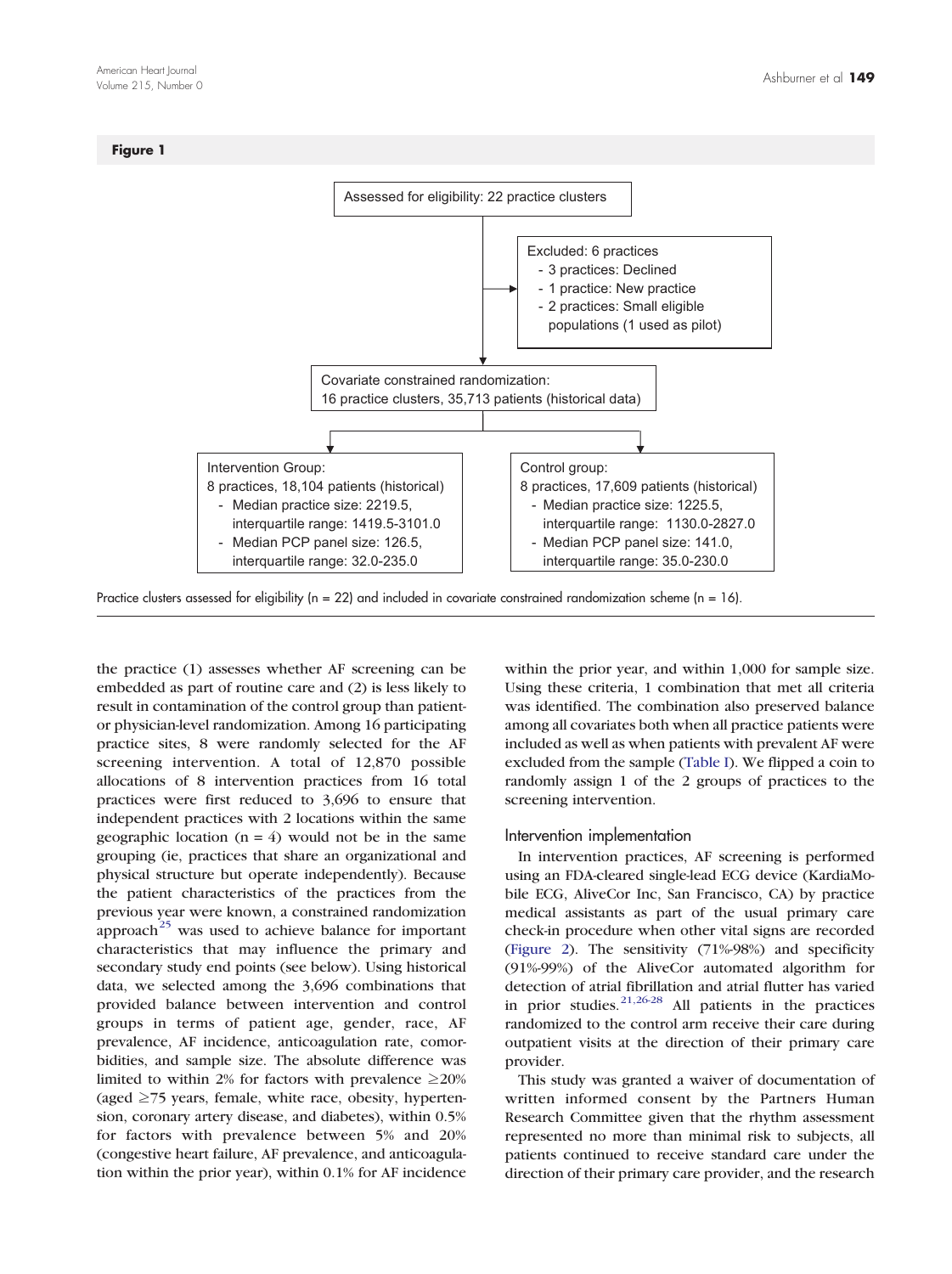Table I. Characteristics of patients ≥65 years with completed visits to intervention and control practices in the year prior to study implementation

|                          | Intervention<br>$(n = 18,104)$ | Control<br>$(n = 17,609)$ |
|--------------------------|--------------------------------|---------------------------|
| Age, mean (SD)           | 74.6 (7.2)                     | 74.8 (7.3)                |
| Age, $% \ge 75$ y        | 40.6                           | 41.6                      |
| Gender, female           | 57.5                           | 55.9                      |
| Race, white              | 83.9                           | 83.3                      |
| Obese                    | 31.5                           | 33.0                      |
| Hypertension             | 69.2                           | 70.3                      |
| Coronary artery disease  | 18.5                           | 18.8                      |
| <b>Diabetes</b>          | 17.1                           | 18.5                      |
| Congestive heart failure | 8.4                            | 8.1                       |
| AF prevalence            | 13.1                           | 13.2                      |
| AF incidence             | 1.34                           | 1.45                      |

Values presented as percentages unless otherwise specified.

could not practicably be conducted without a waiver given the goal of population-based screening. Patients in intervention practices are provided an information sheet describing the study, informing the patient that they can decline to undergo screening without adversely affecting their care, and containing study investigator contact information. Information sheets are sent via US mail 2 weeks in advance of an appointment and are displayed in office waiting rooms. Additional signage summarizing the study protocol is also displayed in practices. Prior to performing the screening, practice medical assistants ask each patient if she/he would like to participate and be screened for AF. Patients requesting more information at the time are provided with information sheets containing study investigator contact information.

At each of the 8 intervention sites, study staff met with practice leadership and personnel prior to the start of the intervention to discuss workflow and the optimal way to embed screening for AF into the practice. Standard medical assistants within the practice perform the screening intervention as part of routine previsit vital signs assessment. Intervention practices were provided

<span id="page-3-0"></span>American Heart Journal (American Heart Journal) American Heart Journal (American Heart Journal) American Heart Journal (American Heart Journal (American Heart Journal) American Heart Journal (American Heart Journal (Americ Month Year

> with funds to hire an additional medical assistant to support the additional work required for screening. Study staff conducted training sessions with medical assistants that included an introduction to the study background and goals and instruction in how to describe the test to patients, how to use the AliveCor device, how to document results in the electronic health record (EHR), and how and when to inform primary care providers about screening results. Study personnel were available either on-site or via page for intervention practices as a resource for medical assistants and to confirm appropriate screening procedures. All other practice personnel, including clinicians and support staff, were informed about the study goals, procedures, and support available by study personnel at regular practice meetings. To facilitate training and implementation, a 3-week pilot phase was conducted in a Massachusetts General Hospital primary care practice not included in our randomization scheme ([Figure 3\)](#page-4-0). The purpose of this pilot phase was to evaluate screening workflows, identify technical and informatics obstacles, evaluate medical assistant performance, determine the impact of screening on the workflow of the practice, develop an AliveCor tracing review workflow (see "Single-lead ECG Adjudication" section), and identify other unanticipated obstacles.

#### Screening intervention

During the enrollment period at each intervention practice, medical assistants will screen eligible, consenting patients for undiagnosed AF during all regularly scheduled office visits using an AliveCor Kardia device, a single-lead ECG device with an FDA-cleared algorithm designed to identify AF. Following screening, medical assistants document the screening result in the EHR (Epic, Verona, WI) using a custom-designed module [\(Figure 4](#page-4-0)) along with other vital signs. Results are visible to providers by viewing vital signs in the rooming tab or by viewing the encounter summary where the results are also displayed. If a screening results in a "possible atrial fibrillation" reading, medical assistants are trained to



AliveCor KardiaMobile device paired with an iPad and a customized case used in intervention practices to complete screening for undiagnosed AF.

#### Figure 2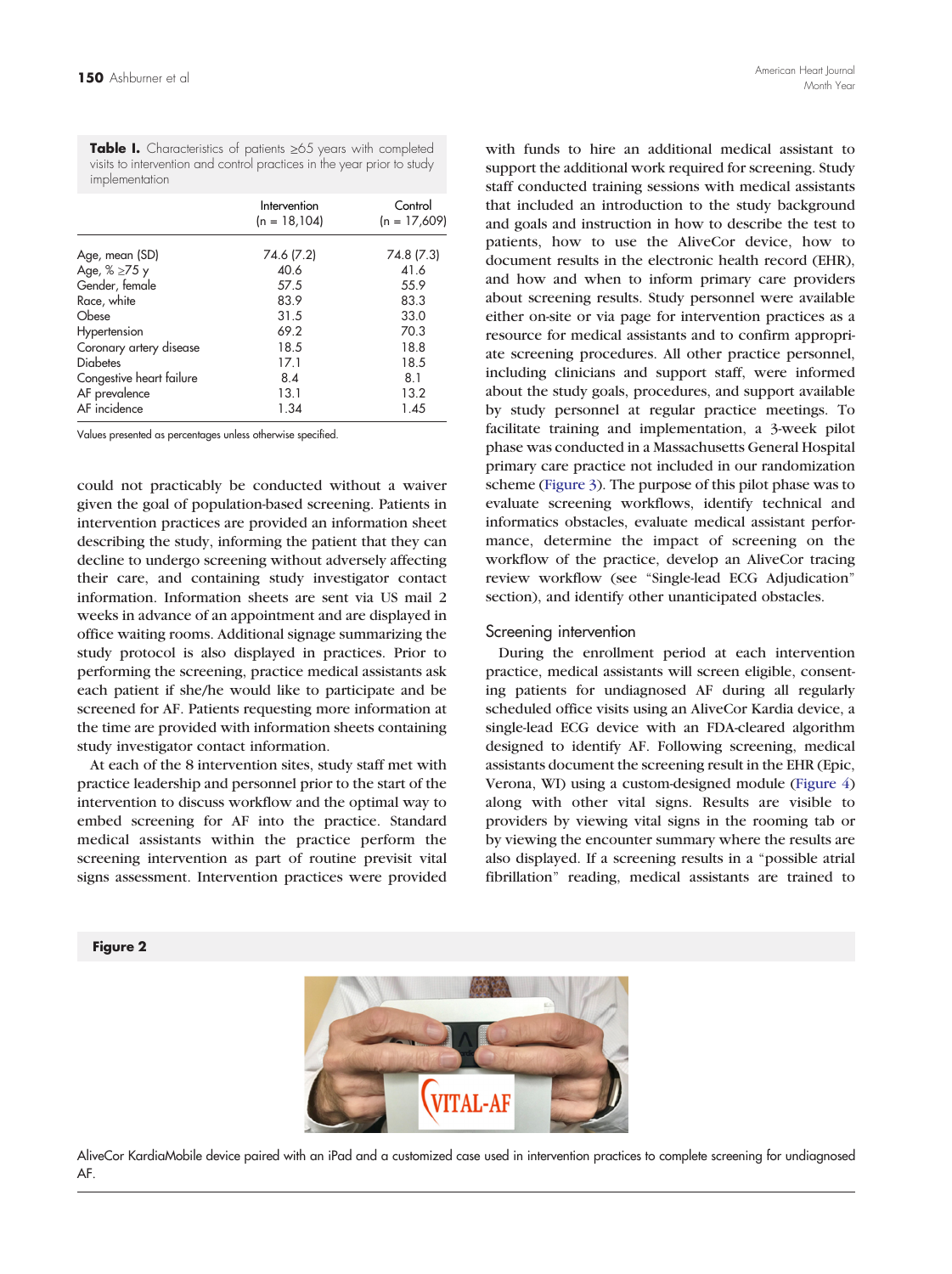Figure 4

<span id="page-4-0"></span>

Overview of study timing, including pilot, practice enrollment, and outcome assessment.

notify the primary care provider directly. Primary care providers are instructed that the AliveCor automated result is considered a screening test and is not considered diagnostic, and that confirmatory testing (eg, a 12-lead ECG) is recommended to establish a new diagnosis of AF. Decisions to order a 12-lead ECG are at the discretion of the primary care provider. All AliveCor tracings are overread by a study cardiologist (see "Single-Lead ECG Adjudication" section). Eligible patients who have more than 1 visit during the 12-month period may be screened at each visit. Practice start dates were staggered over 70 days (4 different start dates each including 2 intervention and 2 control sites matched by number of potentially eligible patients) (Figure 3). Study enrollment began July 31, 2018, in 2 intervention and 2 control sites, and all 16 practices were enrolling patients as of October 9, 2018. As of September 30, 2018, a total of 2,628 patients have completed visits in the intervention arm, with 2,171 (83%) completing screening. Baseline characteristics of the first 2,628 individuals enrolled in intervention sites are provided in [Table II](#page-5-0). Enrolled patients have a substantial burden of risk factors for AF and stroke based on their age, demographics, and comorbidities.

## Single-lead ECG adjudication

All single-lead ECG tracings are transmitted with a study identifier to a Web-based portal (AliveCor KardiaPro). A team of trained cardiologists uses this portal to access and overread the single-lead ECG tracings. If any tracing is read as AF or if any other concerning rhythm disturbance is identified, the primary care provider is notified by a

| Time taken:<br>$\odot$                  | Ġ                               |             |              |                            | Show: <b>JAII</b> Choices |
|-----------------------------------------|---------------------------------|-------------|--------------|----------------------------|---------------------------|
| <b>Q</b> Values By <b>+</b> Create Note |                                 |             |              |                            |                           |
| Y RHYTHM ASSESSMENT                     |                                 |             |              |                            |                           |
| <b>Rhythm Assessment</b>                | n<br>Normal                     | Possible AF | Unclassified | Patient declined screening |                           |
|                                         | No Analysis (unreadable)        |             |              |                            |                           |
| Study ID                                |                                 |             |              |                            |                           |
|                                         | <b>D</b><br>Click to display ID |             |              |                            |                           |

© 2019 Epic Systems Corporation. Used with permission.

Modified rooming tab in Epic EHR used in 8 intervention primary care practices at MGH for medical assistants to record AF screening results.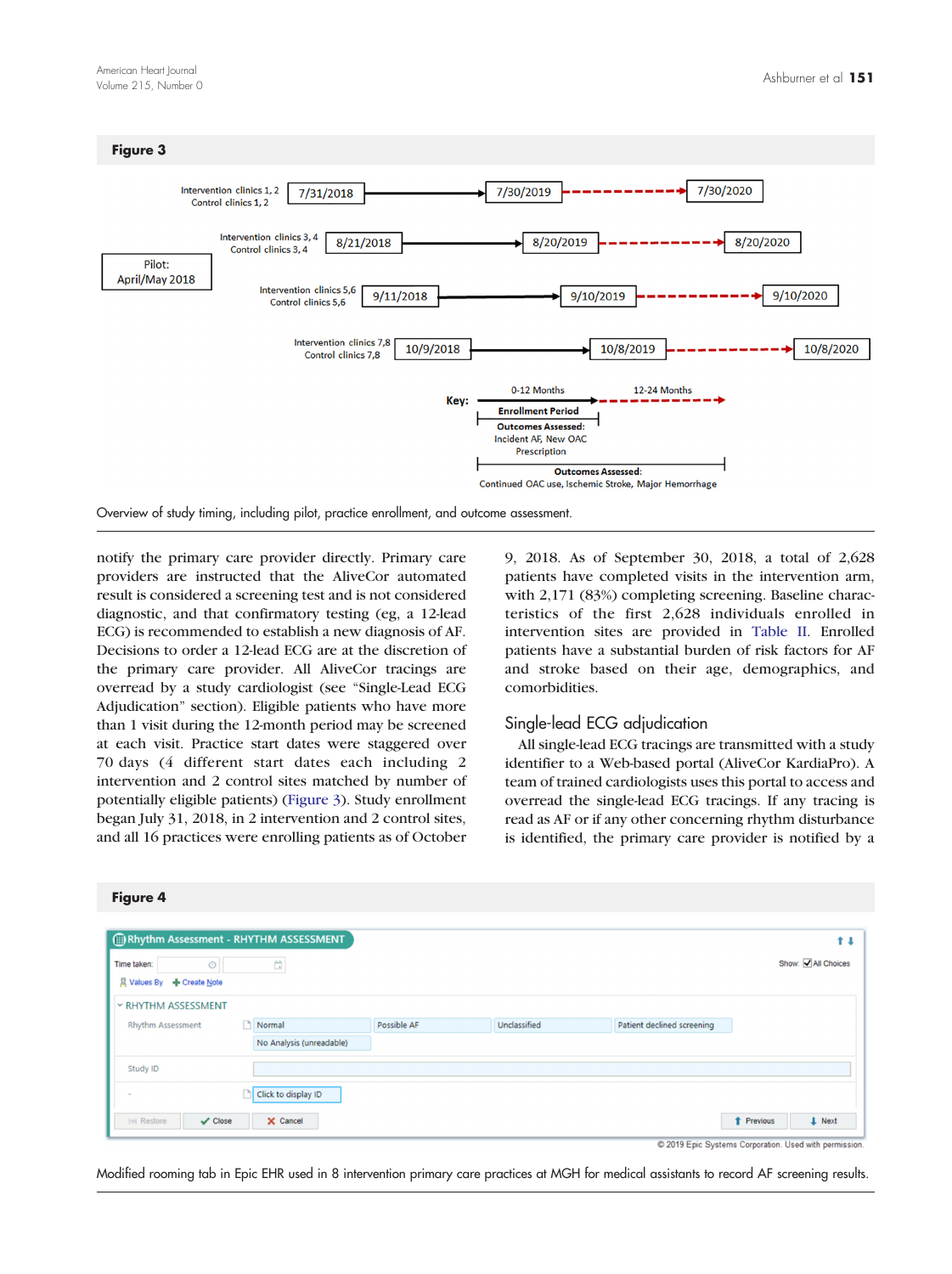<span id="page-5-0"></span>Table II. Characteristics of 2,628 patients ≥65 years old with completed primary care visits in intervention sites as of September 30, 2018

|                                                                         | Patients with a visit to an intervention site<br>$(n = 2628)$ |
|-------------------------------------------------------------------------|---------------------------------------------------------------|
| Age, mean (SD)                                                          | 75.0 (7.0)                                                    |
| Age, $% ≥ 75$ y                                                         | 43.6                                                          |
| Gender, female                                                          | 64.0                                                          |
| Race, white                                                             | 85.6                                                          |
| Obese                                                                   | 32.9                                                          |
| Hypertension                                                            | 69.8                                                          |
| Coronary artery disease                                                 | 18.0                                                          |
| <b>Diabetes</b>                                                         | 194                                                           |
| Congestive heart failure                                                | 8.8                                                           |
| AF prevalence                                                           | 12.5                                                          |
| CHA <sub>2</sub> DS <sub>2</sub> -VASc, median<br>(interquartile range) | $3.0(2.0-4.0)$                                                |

Values presented as percentages unless otherwise specified. The CHA<sub>2</sub>DS<sub>2</sub>-VASc score was based on derived EHR features by summing 1 point each for an age between 65 and 74 years, congestive heart failure, hypertension, diabetes, vascular disease, and female sex, and two points each for age of at least 75 years, or a prior stroke, transient ischemic attack, or systemic embolism[.](#page-9-0)[29](#page-9-0)

study nurse if medical record review indicates that the provider is not aware of the rhythm finding. The overread validates the automated AliveCor reading and ensures that primary care providers are aware of actionable findings. The initial automated AliveCor result entered into the Rhythm Assessment module of the EHR is not modified. Per institutional review board protocol, cardiologists are required to complete overreads within 7 days of the initial tracing.

Outcomes. The primary outcome is incident AF during the screening period. The eligible study population comprising the denominator will be assessed in 2 ways: (1) the whole population, defined as all patients aged  $\geq 65$  years presenting for a primary care visit with a physician, nurse practitioner, or physician assistant during the enrollment period, and (2) the whole population excluding patients with an AF diagnosis prior to their first visit during the study period (prevalent AF).

Key secondary outcomes include change in AF incidence proportion from the 12-month period prior to the screening period in intervention compared to control practices, incident AF associated with a primary care encounter (because AF can also be diagnosed in multiple other settings), new oral anticoagulation prescriptions, incident ischemic stroke, and incident major hemorrhage according to the International Society on Thrombosis and Haemostasis criteria[.](#page-9-0)[30](#page-9-0) We will assess whether AF screening leads to increased use of oral anticoagulation by looking at new prescriptions for an oral anticoagulant during the study period among (1) the whole population, (2) the whole population excluding patients with a prescription for an oral anticoagulant in the year prior to their first visit

during the study period, (3) patients with incident AF, and (4) patients with prevalent AF. In addition, we will evaluate continued prescription of oral anticoagulation at 12 months among those started on oral anticoagulation during the study period. We will assess whether screening for AF is associated with a reduced rate of ischemic stroke or an increased rate of major hemorrhage within 24 months of the study start. Additionally, we will report the proportion of eligible patients screened and a breakdown of AliveCor automated ECG classifications in the intervention arm.

Outcome ascertainment. Primary and secondary outcomes will be ascertained in intervention and control arms based on electronic case identification. Electronic health record data will be assessed using the Partners HealthCare Research Patient Data Registry, which is a centralized data warehouse of inpatient and outpatient health data from various different Partners hospital systems[.](#page-9-0)<sup>[31](#page-9-0)</sup> AF will be ascertained on the basis of a new AF diagnosis entered in the EHR identified by a sensitive electronic algorithm searching for a billing diagnosis for AF or atrial flutter (International Classification of Diseases, 10 Revision [ICD-10]) (Supplement 2), problem list entry, or reported on a 12-lead ECG. Oral anticoagulation will be assessed using prescription order data. Ischemic stroke and major hemorrhage events will be ascertained on the basis of new inpatient and outpatient ICD-10 codes (Supplement 2).

Outcome adjudication. Potential new AF, stroke, and hemorrhage events will be manually adjudicated by a clinical end point committee. The clinical end point committee consists of 2 trained research nurse reviewers. Unaffiliated specialty clinicians serve as expert reviewers for specific study end points for cases in which reviewers are uncertain or discrepancies exist after conference between reviewers. Adjudication will occur via a direct search of prespecified elements within the EHR without blinding. Prevalent AF is identified using a validated algorithm which requires 2 billing codes or problem list entries for AF in the prior 3 years[.](#page-9-0)<sup>[32](#page-9-0)</sup> Patients identified by the prevalent AF algorithm who also have a prescription for an oral anticoagulant in the prior year will be considered high-probability prevalent AF cases, which will not be reviewed. The positive predictive value of this method of ascertaining high-probability prevalent AF was found to be 98.4% in a manual review of 125 patients. All other cases identified as prevalent AF by the algorithm will be adjudicated to confirm the diagnosis.

#### Statistical considerations

Primary analyses comparing intervention and control groups will use an intention-to-treat approach including all eligible patients in the analysis regardless of whether patients receive the intended intervention. A secondary analysis will use t[h](#page-9-0)e complier average causal effect approach  $33$  to address noncompliance issues (eg, patients in the control group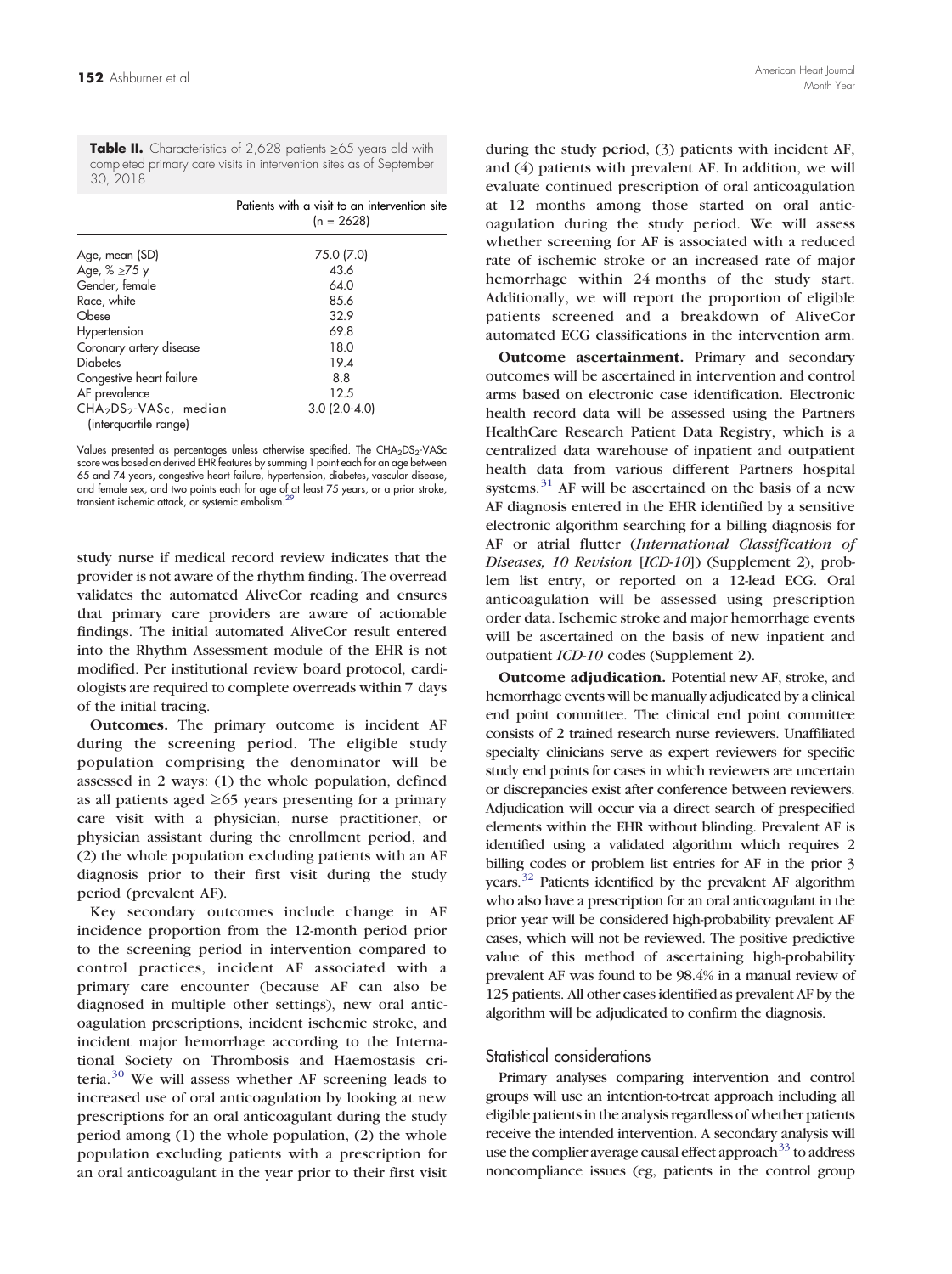receiving screening or patients in the intervention group with no screening). Unadjusted and adjusted logistic regression models that include established AF risk factors will be used to compare the 2 groups and to explore the heterogeneity of treatment effect by age, heart rate, predicted risk of AF (low, intermediate, or high as assessed by th[e](#page-9-0) CHARGE-AF score<sup>34</sup>) and number of visits. Because outcomes obtained from patients cared for by the same clinician are not expected to be entirely independent, generalized estimating equations techniques will be used to take into account the clustering of patient data within providers in all analyses. For the secondary outcome of change in AF incidence proportion from the 12-month period prior to the screening period, we will include a time by group interaction in the models. In addition, we will compare time to incident AF between the 2 groups using a survival analysis approach. Statistical significance will be defined as a 2-tailed  $P$  value  $\le$ .05.

The study was designed to provide sufficient statistical power to address the primary outcome (ie, to detect differences in the proportion with incident AF detected in practices assigned to AF screening vs those assigned to usual care). Based on preliminary data over a 1-year period, the expected sample size is approximately 17,500 per group among all patients 65 years or older and approximately 15,225 per group excluding those with a previous diagnosis of AF, and it was assumed that 92.6% of eligible patients will have an outpatient visit during a 1-year study period, which provides a sample size of 16,212 per group. The intraclass correlation within provider clusters was estimated to be 0.0007 from historical data; therefore, the effective sample size is  $\sim$ 14,569 per group[.](#page-9-0)<sup>[35](#page-9-0)</sup> For the intervention group, a simulation study was used to estimate the proportion of patients who will receive screening based on patient visit data from 2016 to 2017. It was assumed that 80% of eligible patients will be invited to participate by medical assistants during each clinic visit, 85% of these patients will consent to screening during the first encounter, and 50% will consent to screening after previous refusal. There will be repeated opportunities for screening for patients who have more than 1 clinic visit during the study period. The simulation results show that 87% of the patients would be screened on at least 1 occasion by the end of a 1-year study period. The AF incidence rate among those who are not screened is estimated to be 1.6% among those without a prior AF diagnosis (and 1.39% for the whole population including those with a prior AF diagnosis). The incidence rate was assumed to be increased to 2.16% (a 35% increase) among those without a prior AF diagnosis if patients were screened. Table III summarizes the power of the study based on several different assumptions of the proportion of patients screened in the intervention group using a 2-sided significance level of .05. The study will have sufficient power to detect a 0.42% difference in AF incidence in the whole population or a 0.48% difference in AF incidence among the whole population excluding prevalent AF.

### Study organization

In accordance with Harvard Clinical and Translational Sci[e](#page-9-0)nce Center guidance<sup>[36](#page-9-0)</sup> and given the short period of the screening intervention, nontherapeutic nature of the screening intervention, and minimal risk nature of the screen, we do not plan to use a Data Safety Monitoring Board and will not use formal interim analyses or guidelines for early termination of this trial. A data and safety monitoring protocol has been developed for the study by the investigative team to track study-related activities on a regular basis. Data and safety monitoring is performed by the study investigators who review study conduct (eg, accrual, dropouts, protocol deviations, adverse events) on a monthly basis. On a weekly basis, the principal investigator, and study staff involved in notifications to providers for potentially actionable tracings, will review the process and any concerning issues. The Bristol-Myers Squibb/Pfizer Alliance provided funding for this investigator-initiated study. The authors are solely responsible for the design and conduct of this trial, all data analyses, and the final contents of this and future manuscripts. [ClinicalTrials.gov](http://ClinicalTrials.gov) Identifier: NCT03515057.

## **Discussion**

Atrial fibrillation is often asymptomatic and may be first diagnosed at the time of a stroke. Efficient and scalable screening methods for AF detection may facilitate the early identification of AF and enable appropriate initiation of oral anticoagulation to prevent strokes.

AF screening studies have been implemented in a variety of settings[,](#page-9-0) including pharmacies, $21,37$  influenza vaccination [e](#page-8-0)ncounters,  $38$  primary care  $16,18$  or other screening clinics[,](#page-9-0)  $20,22$  and remotely in individuals' homes[.](#page-9-0)<sup>[17,19,39](#page-9-0)</sup> VITAL-AF will involve screening a large population of patients, with approximately 16,000

Table III. Study power according to different assumptions of the proportion of patients screened in the intervention group using a 2-sided significance level of .05

| Population                                     | Screened rate                           | 8.5% | 87%               | 89%  |
|------------------------------------------------|-----------------------------------------|------|-------------------|------|
| All aged $\geq 65$ y                           | Intervention group AF<br>incidence rate |      | 1.81% 1.82% 1.83% |      |
|                                                | Power                                   | 0.80 | 0.81              | 0.83 |
| Aged $\geq 65$ y without<br>prior AF diagnosis | Intervention group AF<br>incidence rate |      | 2.08% 2.09% 2.10% |      |
|                                                | Power                                   | 0.80 | 0.82              | 0.83 |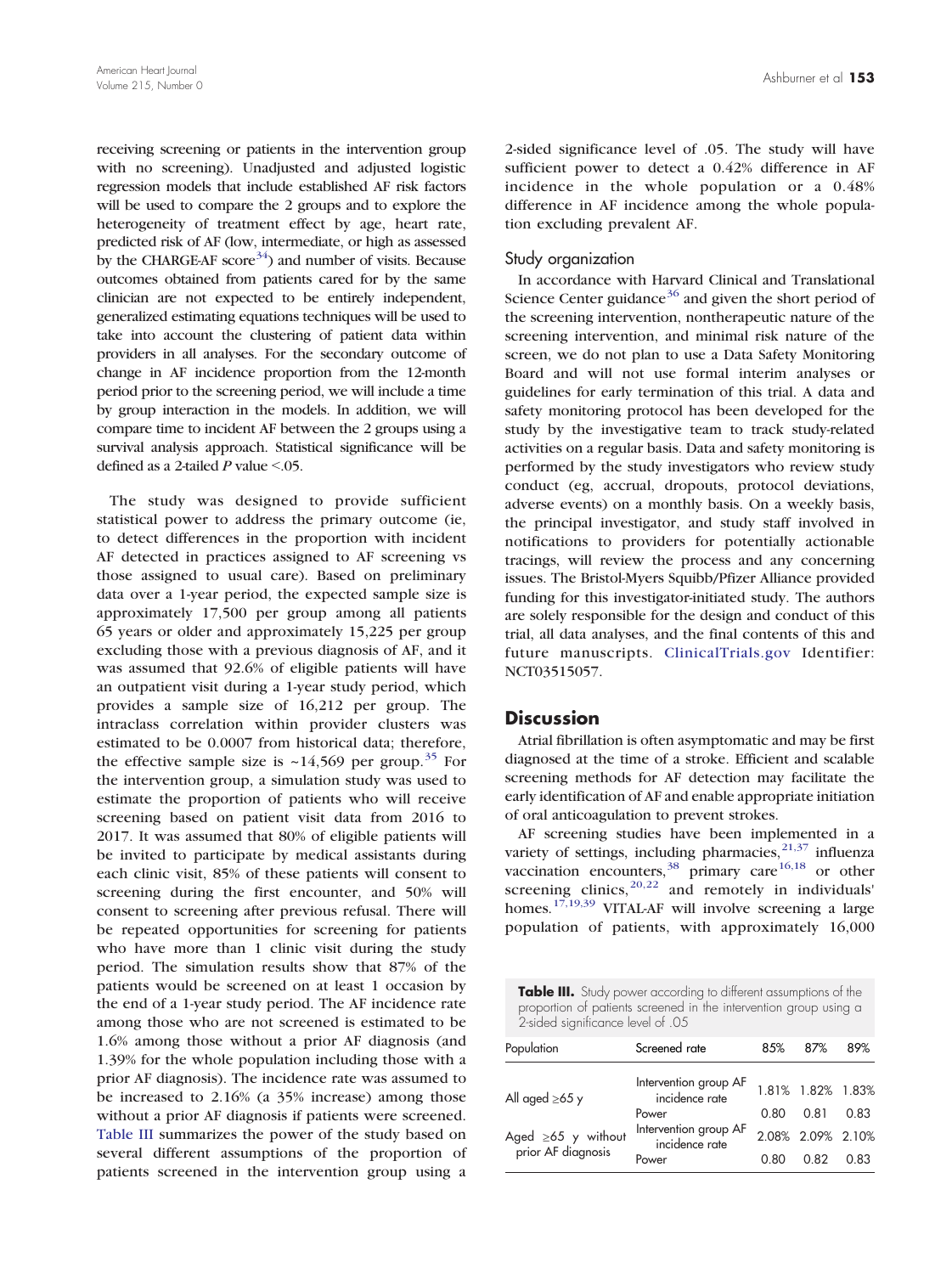eligible patients expected in the intervention arm, at routine primary care office visits. In the United States, primary care clinics are ideally suited for AF screening because they are the delivery setting for most preventive care. Furthermore, primary care clinics that are part of a practice network enable population-level screening where providers can efficiently effect treatment changes (Table IV) based on the results of screening.

Advances in mobile ECG technology provide an opportunity to assess whether integrating efficient ECG screening for undiagnosed AF into routine clinical care is feasible and effective. Such technologies may be implemented in several ways, such as at dedicated screening visits or screening outside the context of a clinic visit[.](#page-9-0)[17-19,39](#page-9-0) In contrast to prior studies, VITAL-AF will assess whether a rhythm assessment using mobile ECG technology added to routine collection of vital signs at outpatient visits is an efficient way to identify undiagnosed AF in patients. Use of a handheld single-lead ECG in population-level primary care practice screening may be preferable to screening with 12-lead ECGs for reasons of cost and efficiency. Handheld single-lead ECGs may be more sensitive and specific than pulse palpation. Standardizing rhythm assessments at the time of vital signs may also ensure that all patients are screened in routine practice, where competing clinical demands may otherwise preclude a thorough clinical pulse palpation by primary care clinicians. Restricting screening to patients aged ≥65 years will select a population at elevated risk of both AF and ischemic stroke.

This trial aims to achieve population-level screening by assessing all eligible patients in multiple primary care practices at every clinician encounter. The approach is implementable at scale by using clinical medical assistants, rather than research personnel, to screen for AF at the time of other routine vital sign assessments. The inclusion of all patients aged  $\geq 65$  years, including those

| Table IV. Potential settings to screen for undiagnosed atrial<br>fibrillation |                                                                       |                                           |                                                                   |                             |
|-------------------------------------------------------------------------------|-----------------------------------------------------------------------|-------------------------------------------|-------------------------------------------------------------------|-----------------------------|
| Setting                                                                       | Identify<br>individuals<br>benefitting<br>from<br>treatment<br>change | Enable<br>provider<br>to effect<br>change | Enact<br>change<br>efficiently<br>and with<br>minimal<br>handoffs | Reach<br>mass<br>population |
| Primary care office                                                           |                                                                       |                                           |                                                                   |                             |
| Emergency<br>department                                                       |                                                                       |                                           |                                                                   |                             |
| Pharmacy based                                                                |                                                                       |                                           |                                                                   |                             |
| Influenza<br>vaccination setting                                              |                                                                       |                                           |                                                                   |                             |
| Community-based<br>invitation                                                 |                                                                       |                                           |                                                                   |                             |
| Home (wearable<br>embedded)                                                   |                                                                       |                                           |                                                                   |                             |

with prevalent AF, will allow estimation of the frequency of newly detected AF in a primary care population and simplify medical assistant workflow. We hypothesize that linking screening for undiagnosed AF prior to evaluation by a provider who can initiate timely management will not only increase detection of AF but lead to higher rates of anticoagulation. The ultimate benefit may be reduced rates of AF-related ischemic stroke.

VITAL-AF contrasts with other randomized trials of AF screening in several important ways. As compared to prior trials in ambulatory settings conducted approxi-mately a decade ago[,](#page-8-0)  $16,18$  VITAL-AF is larger and will be the first to embed AF screening into routine ambulatory care in the United States. Moreover, VITAL-AF will use a contemporary handheld single-lead ECG device and will involve integration of results into the EHR. VITAL-AF also enables repeated assessments, which may facilitate AF detection because many patients may have multiple encounters during the screening period. As compared to prior trials of prolonged heart rhythm monitoring[,](#page-9-0) [17,19](#page-9-0) VITAL-AF will likely identify patients with more persistent AF, as compared to paroxysmal forms of AF, and [t](#page-9-0)herefore at presumably higher risk of ischemic stroke[.](#page-9-0)<sup>[40](#page-9-0)</sup> Throughout the implementation of VITAL-AF, we have endeavored to minimize the impact of AF screening on the efficiency of clinic workflow. Success with this aspect of the study will greatly add to the acceptance and scalability of AF screening.

#### **Limitations**

VITAL-AF has potential limitations. First, the trial is being conducted within a single, urban academically linked health care system in the United States. The incremental value of AF screening will depend on how attentive physicians are to AF in their usual care. We anticipate that our findings will be generalizable to contemporary primary care practices that are hospital and community based as well as health centers in communities with economic and cultural barriers to care. Second, randomization was at the practice level for practical implementation purposes. Despite efforts to ensure balance in potential confounders between study arms, there may be imbalances at the end of the study period. Third, the intervention is implemented in a real-life clinic setting. Some patients may not be screened. However, routine use of AF screening at all patient visits will increase the probability that patients with multiple visits are likely to be screened on at least 1 occasion. Fourth, in the VITAL-AF trial, recording of outcome events is dependent on electronic ascertainment in the EHR. Physician documentation may be incomplete. Furthermore, outcome events occurring outside the trial's health care system may be missed. In addition, using a 1-time 30-second screen, VITAL-AF will disproportionately pick up cases of more persistent AF and will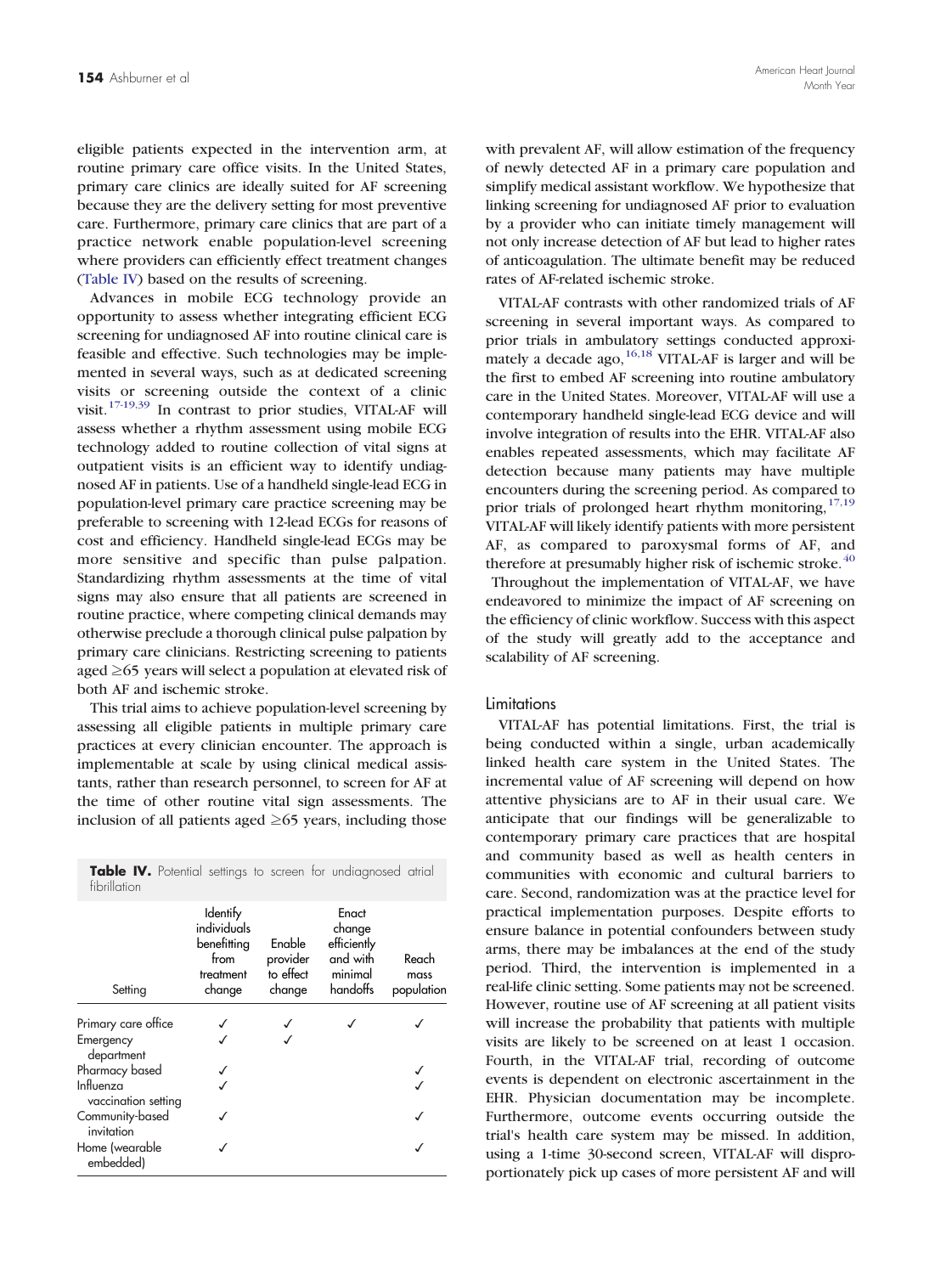<span id="page-8-0"></span>miss patients with lower AF burden. However, the case for using anticoagulants is stronger for patients with more persistent AF[.](#page-9-0)<sup>[40](#page-9-0)</sup> VITAL-AF will not lead to increased AF detection in patients that do not present for a primary care visit. Future trials should examine the effectiveness of remote extended monitoring outside of clinical visits on AF detection and stroke prevention.

The VITAL-AF trial will help determine if routine screening for AF with a single-lead ECG in the primary care setting will increase AF detection compared to usual care and will assess whether increased use of appropriate anticoagulation results. In addition, as an intervention administered by clinical staff within a clinic setting, this study may serve as a model for widespread adoption of AF screening in routine clinical care.

Supplementary data to this article can be found online at [https://doi.org/10.1016/j.ahj.2019.06.011.](https://doi.org/)

# Acknowledgements

Partners eCare Research Core contributed to this study by leading EHR integration and creating queries and reports within the electronic health record to identify and track the study population.

Dr McManus receives research support from grants U54HL143541, R01HL126911, R01HL137734, R01HL137794, and R01HL135219 from the National Heart, Lung, and Blood Institute and National Center for Complementary and Integrative Health (National Institutes of Health), and grant NSF-12-512 from the National Science Foundation. D. Ellinor is supported by the National Institutes of Health grants 1RO1HL092577, R01HL128914, and K24HL105780; by the American Heart Association (18SFRN34110082); and by the Fondation Leducq (14CVD01). Dr Lubitz is supported by the National Institutes of Health grant 1R01HL139731 and the American Heart Association 18SFRN34250007.

# **Disclosures**

Dr Ellinor is supported by a grant from Bayer AG to the Broad Institute focused on the genetics and therapeutics of cardiovascular disease. Dr Lubitz receives sponsored research support from Bristol Myers Squibb/Pfizer, Bayer AG, and Boehringer Ingelheim and has consulted for Abbott, Quest Diagnostics, and Bristol Myers Squibb/ Pfizer. Dr McManus has received research support from Bristol Myers Squibb, Care Evolution, Samsung, Apple Computer, Pfizer, Biotronik, Boehringer Ingelheim, and Philips Research Institute; has consulted for Bristol Myers Squibb, Pfizer, Philips, Samsung Electronics, and Flex-Con; and has inventor equity in Mobile Sense Technologies, LLC. Drs Ashburner and Atlas receive sponsored research support from Bristol Myers Squib/Pfizer and Boehringer Ingelheim. Dr Singer receives research support from Boehringer Ingelheim and Bristol-Myers

Squibb and has served as a consultant to Boehringer Ingelheim, Bristol-Myers Squibb, Merck, Johnson and Johnson, Medtronic, and Pfizer.

# References

- 1. [Wolf PA, Abbott RD, Kannel WB. Atrial fibrillation as an](http://refhub.elsevier.com/S0002-8703(19)30156-5/rf0005) [independent risk factor for stroke: the Framingham Study.](http://refhub.elsevier.com/S0002-8703(19)30156-5/rf0005) [Stroke 1991;22\(8\):983-8.](http://refhub.elsevier.com/S0002-8703(19)30156-5/rf0005)
- 2. [Hart RG, Pearce LA, Aguilar MI. Meta-analysis: antithrombotic](http://refhub.elsevier.com/S0002-8703(19)30156-5/rf0010) [therapy to prevent stroke in patients who have nonvalvular](http://refhub.elsevier.com/S0002-8703(19)30156-5/rf0010) [atrial fibrillation. Ann Intern Med 2007;146\(12\):857-67.](http://refhub.elsevier.com/S0002-8703(19)30156-5/rf0010)
- 3. [Ruff CT, Giugliano RP, Braunwald E, et al. Comparison of the](http://refhub.elsevier.com/S0002-8703(19)30156-5/rf0015) [efficacy and safety of new oral anticoagulants with warfarin in](http://refhub.elsevier.com/S0002-8703(19)30156-5/rf0015) [patients with atrial fibrillation: a meta-analysis of randomised](http://refhub.elsevier.com/S0002-8703(19)30156-5/rf0015) [trials. Lancet 2014;383\(9921\):955-62.](http://refhub.elsevier.com/S0002-8703(19)30156-5/rf0015)
- 4. [Healey JS, Alings M, Ha A, et al. Subclinical atrial fibrillation in](http://refhub.elsevier.com/S0002-8703(19)30156-5/rf0020) [older patients. Circulation 2017;136\(14\):1276-83.](http://refhub.elsevier.com/S0002-8703(19)30156-5/rf0020)
- 5. [Healey JS, Connolly SJ, Gold MR, et al. Subclinical atrial](http://refhub.elsevier.com/S0002-8703(19)30156-5/rf0025) [fibrillation and the risk of stroke. N Engl J Med 2012;366\(2\):](http://refhub.elsevier.com/S0002-8703(19)30156-5/rf0025) [120-9.](http://refhub.elsevier.com/S0002-8703(19)30156-5/rf0025)
- 6. [January CT, Wann LS, Alpert JS, et al. 2014 AHA/ACC/HRS](http://refhub.elsevier.com/S0002-8703(19)30156-5/rf0030) [guideline for the management of patients with atrial fibrillation:](http://refhub.elsevier.com/S0002-8703(19)30156-5/rf0030) [executive summary: a report of the American College of](http://refhub.elsevier.com/S0002-8703(19)30156-5/rf0030) [Cardiology/American Heart Association Task Force on practice](http://refhub.elsevier.com/S0002-8703(19)30156-5/rf0030) [guidelines and the Heart Rhythm Society. Circulation 2014;130](http://refhub.elsevier.com/S0002-8703(19)30156-5/rf0030) [\(23\):2071-104.](http://refhub.elsevier.com/S0002-8703(19)30156-5/rf0030)
- 7. [January CT, Wann LS, Calkins H, et al. AHA/ACC/HRS focused](http://refhub.elsevier.com/S0002-8703(19)30156-5/rf0035) [update of the 2014 AHA/ACC/HRS guideline for the manage](http://refhub.elsevier.com/S0002-8703(19)30156-5/rf0035)[ment of patients with atrial fibrillation. J Am Coll Cardiol](http://refhub.elsevier.com/S0002-8703(19)30156-5/rf0035) [2019;74\(1\):104-32.](http://refhub.elsevier.com/S0002-8703(19)30156-5/rf0035)
- 8. [Kirchhof P, Benussi S, Kotecha D, et al. 2016 ESC guidelines for](http://refhub.elsevier.com/S0002-8703(19)30156-5/rf0040) [the management of atrial fibrillation developed in collaboration](http://refhub.elsevier.com/S0002-8703(19)30156-5/rf0040) [with EACTS. Eur Heart J 2016;37\(38\):2893-962.](http://refhub.elsevier.com/S0002-8703(19)30156-5/rf0040)
- 9. [Borowsky LH, Regan S, Chang Y, et al. First diagnosis of atrial](http://refhub.elsevier.com/S0002-8703(19)30156-5/rf0045) [fibrillation at the time of stroke. Cerebrovasc Dis 2017;43\(3](http://refhub.elsevier.com/S0002-8703(19)30156-5/rf0045)–4): [192-9.](http://refhub.elsevier.com/S0002-8703(19)30156-5/rf0045)
- 10. [Lin HJ, Wolf PA, Benjamin EJ, et al. Newly diagnosed atrial](http://refhub.elsevier.com/S0002-8703(19)30156-5/rf0050) [fibrillation and acute stroke. The Framingham Study Stroke](http://refhub.elsevier.com/S0002-8703(19)30156-5/rf0050) [1995;26\(9\):1527-30.](http://refhub.elsevier.com/S0002-8703(19)30156-5/rf0050)
- 11. [Lubitz SA, Yin X, McManus DD, et al. Stroke as the initial](http://refhub.elsevier.com/S0002-8703(19)30156-5/rf0055) [manifestation of atrial fibrillation: the Framingham Heart Study.](http://refhub.elsevier.com/S0002-8703(19)30156-5/rf0055) [Stroke 2017;48\(2\):490-2.](http://refhub.elsevier.com/S0002-8703(19)30156-5/rf0055)
- 12. [Group NCAFGW, Brieger D, Amerena J, et al. National Heart](http://refhub.elsevier.com/S0002-8703(19)30156-5/rf0060) [Foundation of Australia and the Cardiac Society of Australia and](http://refhub.elsevier.com/S0002-8703(19)30156-5/rf0060) [New Zealand: Australian clinical guidelines for the diagnosis and](http://refhub.elsevier.com/S0002-8703(19)30156-5/rf0060) [management of atrial fibrillation 2018. Heart Lung Circ 2018;27](http://refhub.elsevier.com/S0002-8703(19)30156-5/rf0060) [\(10\):1209-66.](http://refhub.elsevier.com/S0002-8703(19)30156-5/rf0060)
- 13. [Force USPST, Curry SJ, Krist AH, et al. Screening for atrial](http://refhub.elsevier.com/S0002-8703(19)30156-5/rf0065) [fibrillation with electrocardiography: US Preventive Services Task](http://refhub.elsevier.com/S0002-8703(19)30156-5/rf0065) [Force recommendation statement. JAMA 2018;320\(5\):478-84.](http://refhub.elsevier.com/S0002-8703(19)30156-5/rf0065)
- 14. [Soni A, Earon A, Handorf A, et al. High burden of unrecognized atrial](http://refhub.elsevier.com/S0002-8703(19)30156-5/rf0070) [fibrillation in rural India: an innovative community-based](http://refhub.elsevier.com/S0002-8703(19)30156-5/rf0070) [cross-sectional screening program. JMIR Public Health Surveill](http://refhub.elsevier.com/S0002-8703(19)30156-5/rf0070) [2016;2\(2\), e159.](http://refhub.elsevier.com/S0002-8703(19)30156-5/rf0070)
- 15. [Welton NJ, McAleenan A, Thom HH, et al. Screening strategies](http://refhub.elsevier.com/S0002-8703(19)30156-5/rf0075) [for atrial fibrillation: a systematic review and cost-effectiveness](http://refhub.elsevier.com/S0002-8703(19)30156-5/rf0075) [analysis. Health Technol Assess 2017;21\(29\):1-236.](http://refhub.elsevier.com/S0002-8703(19)30156-5/rf0075)
- 16. [Fitzmaurice DA, Hobbs FD, Jowett S, et al. Screening versus routine](http://refhub.elsevier.com/S0002-8703(19)30156-5/rf0080) [practice in detection of atrial fibrillation in patients aged 65 or over:](http://refhub.elsevier.com/S0002-8703(19)30156-5/rf0080) [cluster randomised controlled trial. BMJ 2007;335\(7616\):383.](http://refhub.elsevier.com/S0002-8703(19)30156-5/rf0080)